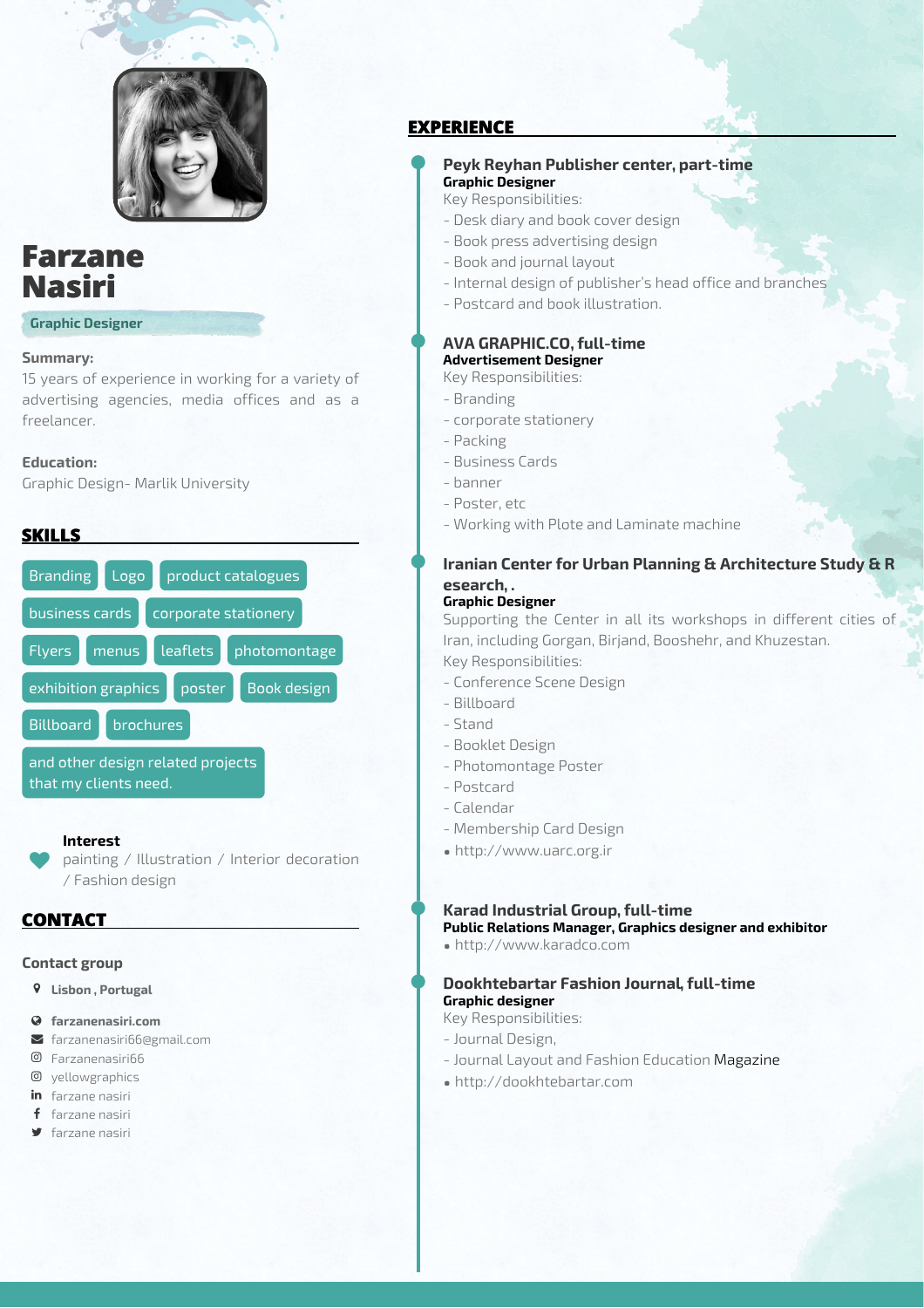### **KARSHIV Consulting , part-time Graphic designer**

Key Responsibilities:

- Branding
- corporate stationery
- Architectural presentation
- Business Cards
- Poster
- catalogues
- brochures
- http://www.karshiv-consult

### **Radin Plast Kavan.CO, part-time Graphic designer**

Radin Plast Kavan is a Manufacturer of agricultural irrigation strips Key Responsibilities:

- Logo
- corporate stationery
- catalogs
- Product packaging
- Poster

### **Pars Holding Company, part-time Graphic designer**

Key Responsibilities:

- catalogs
- Flyers
- leaflets
- Banner
- Stand
- Poster.
- https://agriholding.ir